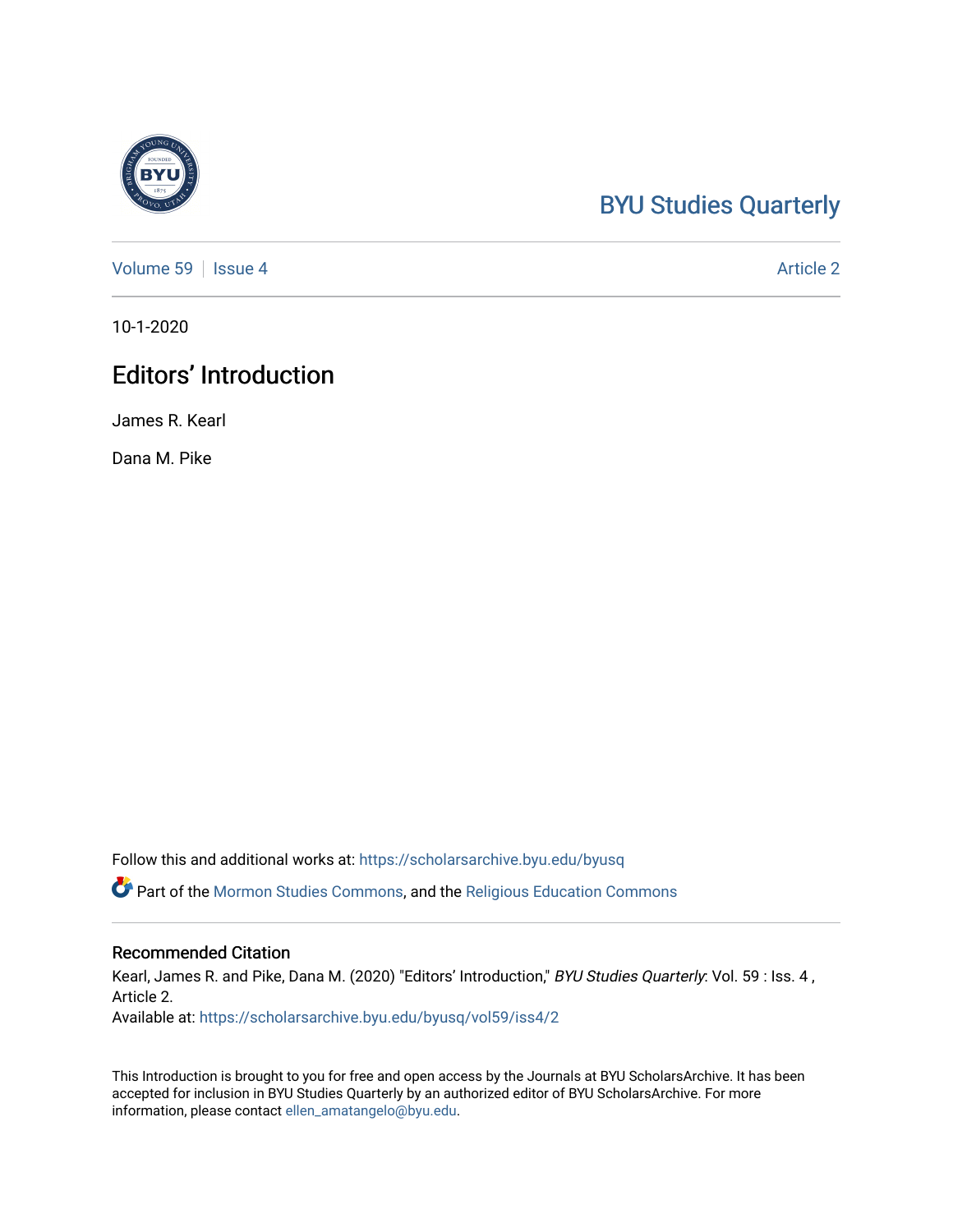

The Jerusalem Center photographed by a drone. Photograph by George Alawi, August 2016. Courtesy BYU Jerusalem Center.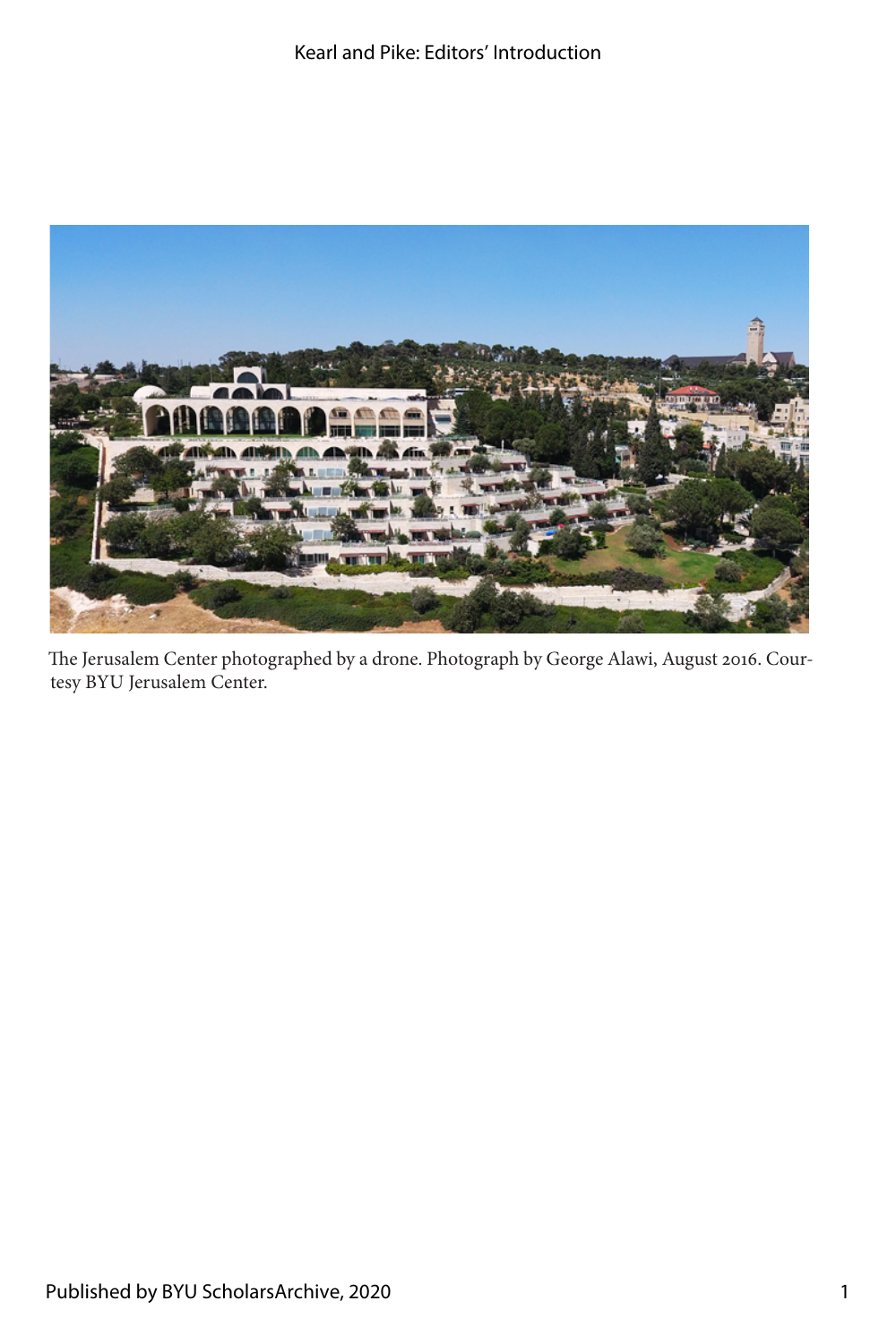## **Editors' Introduction**

*James R. Kearl and Dana M. Pike Guest Editors*

The Brigham Young University Jerusalem Center for Near Eastern Studies was dedicated on May 16, 1989. Located on Mount Scopus, the Center offers an amazing view of Jerusalem and puts the Center's students in the heart of Jerusalem within easy walking distance of the Mount of Olives and the Old City. During the past thirty years, the Jerusalem Center has made a significant impact on Jerusalem as well as on all those who have studied and worked there. Known locally as "The Mormon University," this beautiful building with its many arches provides an inspiring venue for studying history, culture, and scripture; for community outreach; and for promoting the concept that Israelis and Palestinians can work harmoniously together.

The thirtieth anniversary of the Center's dedication provided a good vantage point from which to assess and commemorate this wonderful building and the study-abroad and other programs it houses. As the anniversary neared, several individuals approached the Jerusalem Center Provo Office suggesting something be done to celebrate it. We express gratitude to them for their interest in the Center and particularly note the encouragement received from Grant Underwood, Amber Taylor, and Jeffrey R. Chadwick.

With support from BYU professor James R. Kearl, assistant to the university president with administrative responsibility for the Jerusalem Center, a committee was formed to make arrangements for a commemorative conference. The committee consisted of Jeffrey R. Chadwick and Dana M. Pike, BYU professors of religious education who have taught at the Jerusalem Center, and Professor Kearl.

*BYU Studies Quarterly 59, no. 4 (2020)* 5

https://scholarsarchive.byu.edu/byusq/vol59/iss4/2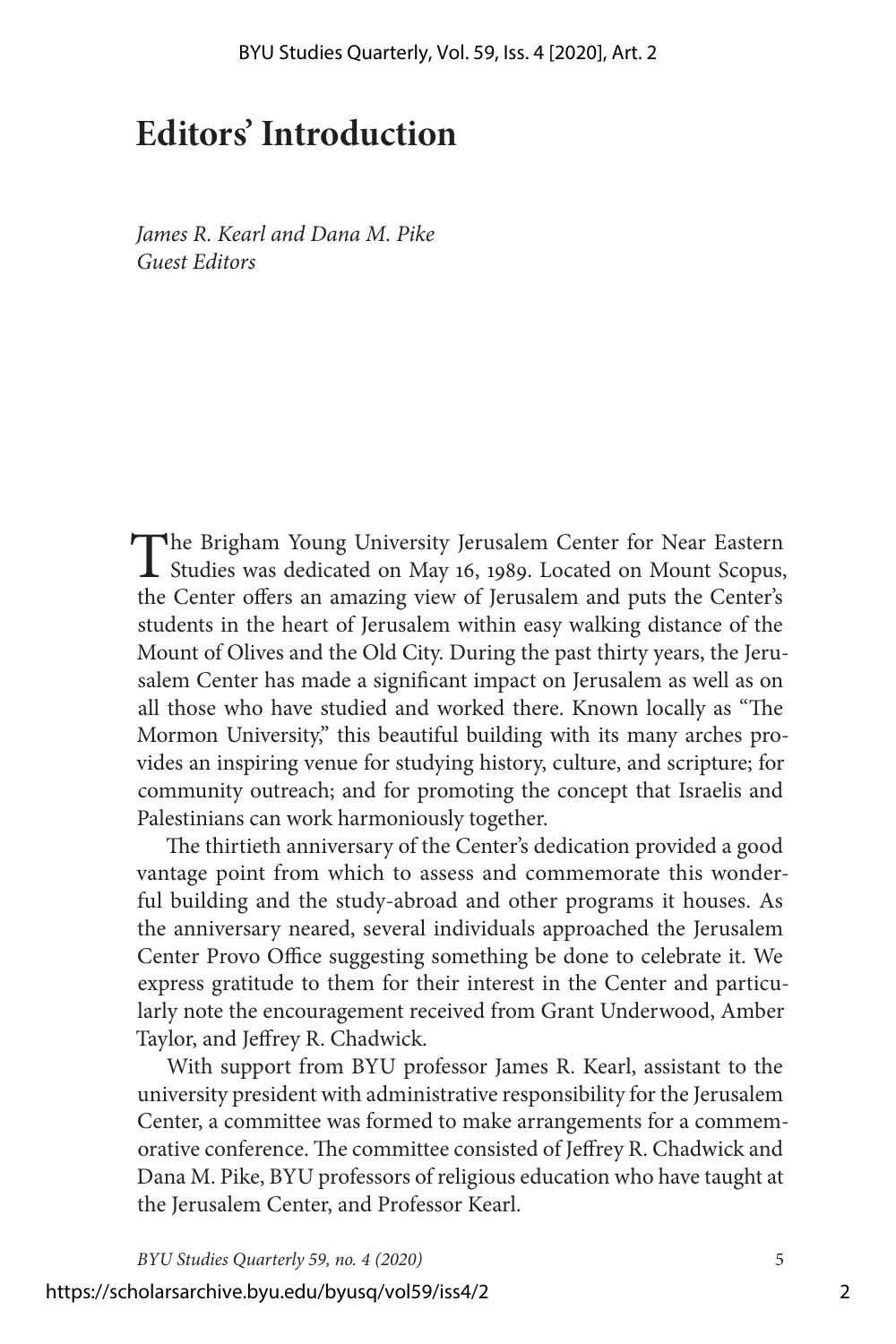This special issue of *BYU Studies Quarterly* contains the presentations and other remarks delivered at the conference, held on the campus of Brigham Young University in Provo, Utah, on October 11, 2019. The conference was sponsored by the BYU Jerusalem Center Provo Office in conjunction with the BYU College of Religious Education, BYU's Neal A. Maxwell Institute for Religious Scholarship, BYU Studies, and the BYU History Department. The presentations published herein follow the order of their original presentation at the conference and have generally been edited somewhat for length.

Due to the opposition directed against BYU and a Latter-day Saint presence in Jerusalem in the 1980s during the construction of the Center, a great deal of attention has already been given to the acquisition of a lease for the site where the Center was built, its construction, and the immediate aftermath. Although a few of the presentations at our conference touched on that period (for example, the remarks of Taylor, Galbraith, and Holland), we chose to give the majority of conference time to discussing what has happened with and at the Center *since* its dedication.

Our conference included participation from former students who have studied at the Center and faculty who have taught there. After the conference concluded, each participant was invited to add comments to what they had said during the student and faculty panel discussions, respectively, and their remarks published here are an expansion of the discussions that occurred at the conference.

Because this was a one-day conference, we were unable to give attention to everything that could have been covered, including the important roles and contributions of the expatriate service couples and the local staff—security, maintenance, custodial, kitchen, music, and secretarial—all of whom work so well, often behind the scenes, to keep those in the Center safe, well fed, and living in an environment that fosters learning and interaction between students and faculty. Their efforts have made and continue to make a valuable contribution to the overall success of the Center and its programs. We thank them all.

We invited Elder Jeffrey R. Holland to present the keynote address at our conference because he was the president of Brigham Young University (1980–1989) when the Jerusalem Center was being constructed, and because during Elder Holland's service as an Apostle of The Church of Jesus Christ of Latter-day Saints, his assignments have included the Church's interests in the Center. We are grateful he was willing and able to join us.